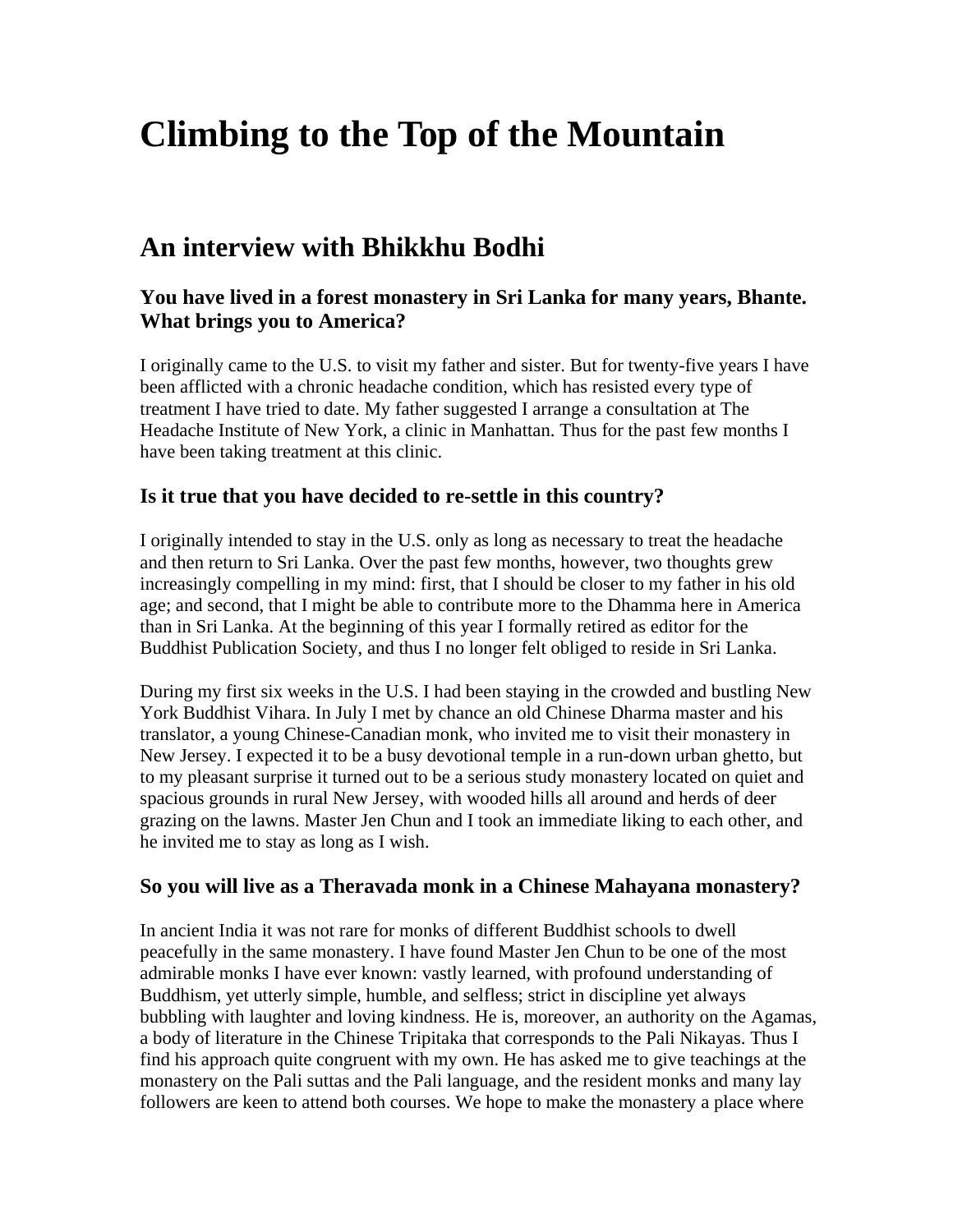well-disciplined monks of any authentic Vinaya tradition can reside and live together harmoniously. The place, incidentally, is named Bodhi Monastery, but it is sheer coincidence that I wound up at a monastery that bears my name.

# **How did you first find your way from Brooklyn to Sri Lanka?**

My interest in Buddhism started around 1965, when I was attending Brooklyn College, with books on Zen Buddhism by D.T. Suzuki and Alan Watts. In 1966 I went to Claremont Graduate School in southern California to study Western philosophy. There I became acquainted with a Buddhist monk from Vietnam named Thich Giac Duc who came to stay in the same residence hall where I was living. I asked him for instructions in meditation, and he guided me in the practice of mindfulness of breathing. He also taught me the fundamentals of Buddhism – what one didn't find in the writings of Suzuki and Watts! After several months I decided that I wanted to become a monk and asked him if he could ordain me. He agreed to do so, and thus I was ordained as a samanera [a novice] in the Vietnamese Mahayana order in May 1967.

# **Was this a big step for you?**

Of course, viewed from the outside, it was a big step, but I never had to struggle with the decision to become a monk. One morning I simply woke up and thought, "Why don't I ask Ven. Giac Duc if he could ordain me," and that was that. Thereafter we lived together for three years in Claremont while we both worked on our doctorate degrees [my dissertation was on the philosophy of John Locke!]. When he returned to Vietnam, I lived with another Vietnamese monk, Thich Thien An, at a meditation center in Los Angeles. By that time I had already decided I wanted to go to Asia to receive full ordination, to study Buddhism, and to make the task of practicing and propagating Buddhism my life work. Meanwhile, I had met several Sri Lankan monks passing through the U.S., most notably Ven. Piyadassi Thera, who recommended Ven. Ananda Maitreya, a prominent Sri Lankan scholar-monk, as a teacher.

By August 1972 I had finished my obligations in the U.S. I had written to Ven. Ananda Maitreya, requesting permission to come to his monastery for ordination and training, and he wrote back saying that I was welcome. After a brief visit with my first teacher in Vietnam, I went to Sri Lanka and took ordination with Ven. Ananda Maitreya, with whom I lived for three years studying Buddhism and Pali. Later I was invited by Ven. Nyanaponika Thera, the well-known German monk, to stay at the Forest Hermitage in Kandy. I eventually spent many years there caring for him in his old age and helping with the work of the Buddhist Publication Society.

## **How did you become a scholar of Buddhism?**

I never intended to become a Buddhist scholar or a translator of Pali texts; in fact, I do not consider myself a serious scholar of Buddhism even now. I was initially attracted to Buddhism through the practice of meditation. It was my first teacher, Ven. Giac Duc, who impressed on me the need for systematic study of the Dhamma to serve as a proper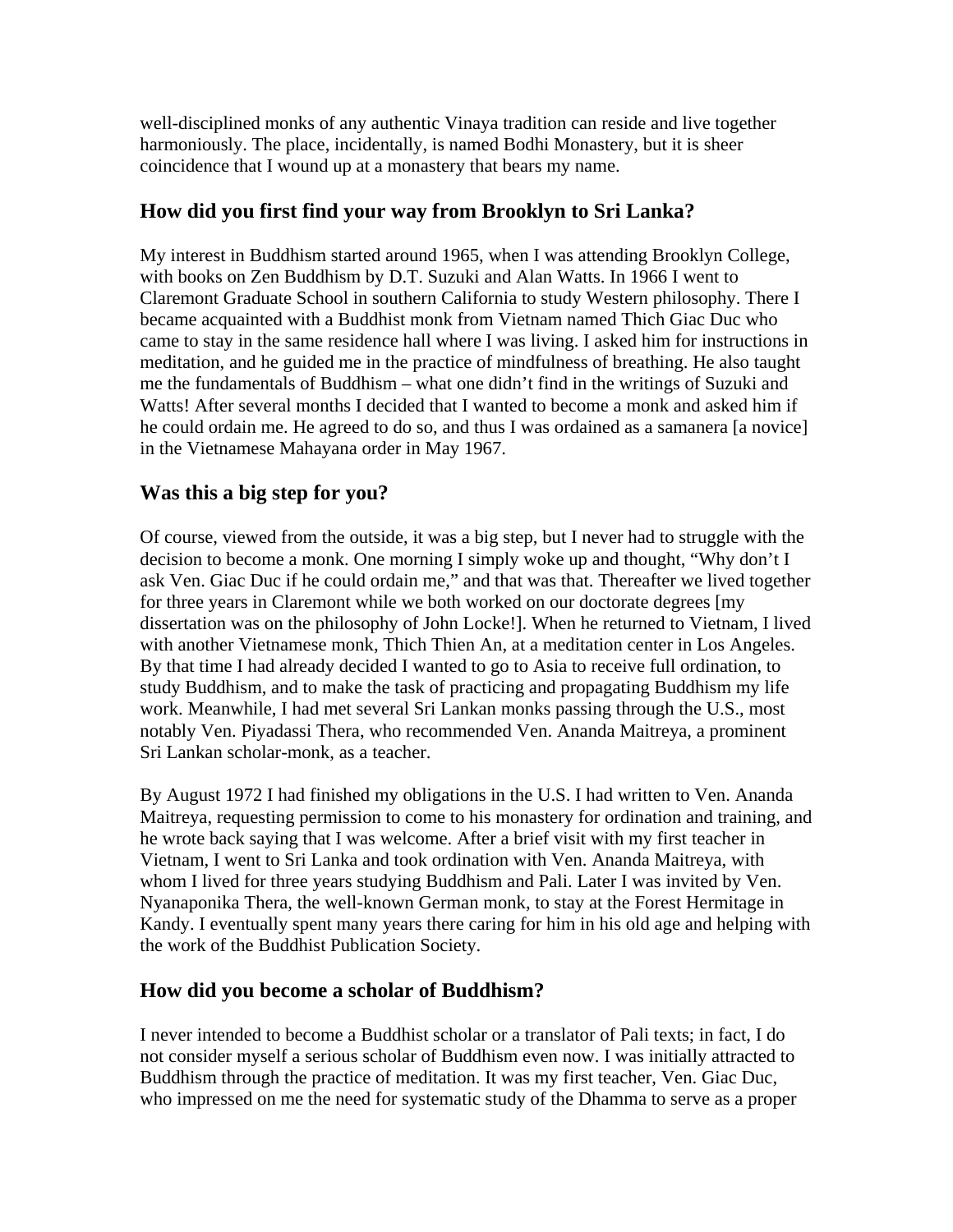foundation for both meditation practice and for teaching the Dhamma in the West. When I went to Sri Lanka and took ordination, my original intention was to study the texts for several years and then go off to meditate.

But I already knew that to study the texts properly, I would have to learn the language in which they were written, which meant I had to study Pali. When reading the suttas in the original, I often translated whole passages for myself – both canonical texts and their commentaries – and thus I gradually became immersed in translation. To acquire the foundation for practice, I studied the Sutta Pitaka in a systematic manner, using the material I read as topics of contemplation in order to transform my own understanding. The type of understanding I was aspiring towards was not the objective understanding that an academic scholar would attempt to acquire, but a subjective, personal comprehension of the essential meaning of the Dhamma. I was intent on seeing how the Dhamma imparted to us by the Buddha was addressing my own condition as a human being and as a follower of the Buddhist path. This eventually entailed a wholesale revision of my Western world-view to bring it into accord with the Dhamma.

## **Would you recommend the study of Dhamma to all meditators?**

I wouldn't say that one needs a thorough knowledge of the texts before one can start to practice meditation. As with most Buddhist practitioners today, I entered the Buddhist path through meditation. But I believe that for the practice of meditation to fulfill the purpose entrusted to it by the Buddha, it must be strongly supported by other factors, which nurture the practice and direct it towards its proper goal. These factors include faith, in the sense of trusting confidence in the Triple Gem – the Buddha, the Dhamma, and the Sangha; right view, a clear understanding of the basic principles of the teaching; and virtue, the observance of Buddhist ethics, not as a mere code of rules but as a dedicated effort to radically transform one's conduct and character.

Individuals will naturally differ in the weight they assign to the complementary factors of study and practice. Some will aspire to extensive scriptural knowledge, driven by an urge to understand the principles imparted by the texts. For such people, the practice of meditation may play a relatively subordinate role in this phase of their spiritual growth. Their emphasis will instead be on deep investigation and clear comprehension of the Dhamma. Others may have little interest in scriptural study or philosophical understanding but will instead be disposed to meditation practice. I myself believe the healthiest pattern is one of balanced development.

In my own case, under the influence of my early Buddhist teachers, I have wanted to understand Buddhism in detail, in its horizontal extension as well as in its vertical depths. Despite my early ambition to plunge directly into meditation, my destiny seems to have steered me towards teachers who did not exclusively emphasize meditation but rather an integration of study, meditation, and character development. They repeatedly guided me in the direction of slow, gradual, patient practice, utilizing a broad approach to spiritual cultivation, and this has agreed well with my own disposition.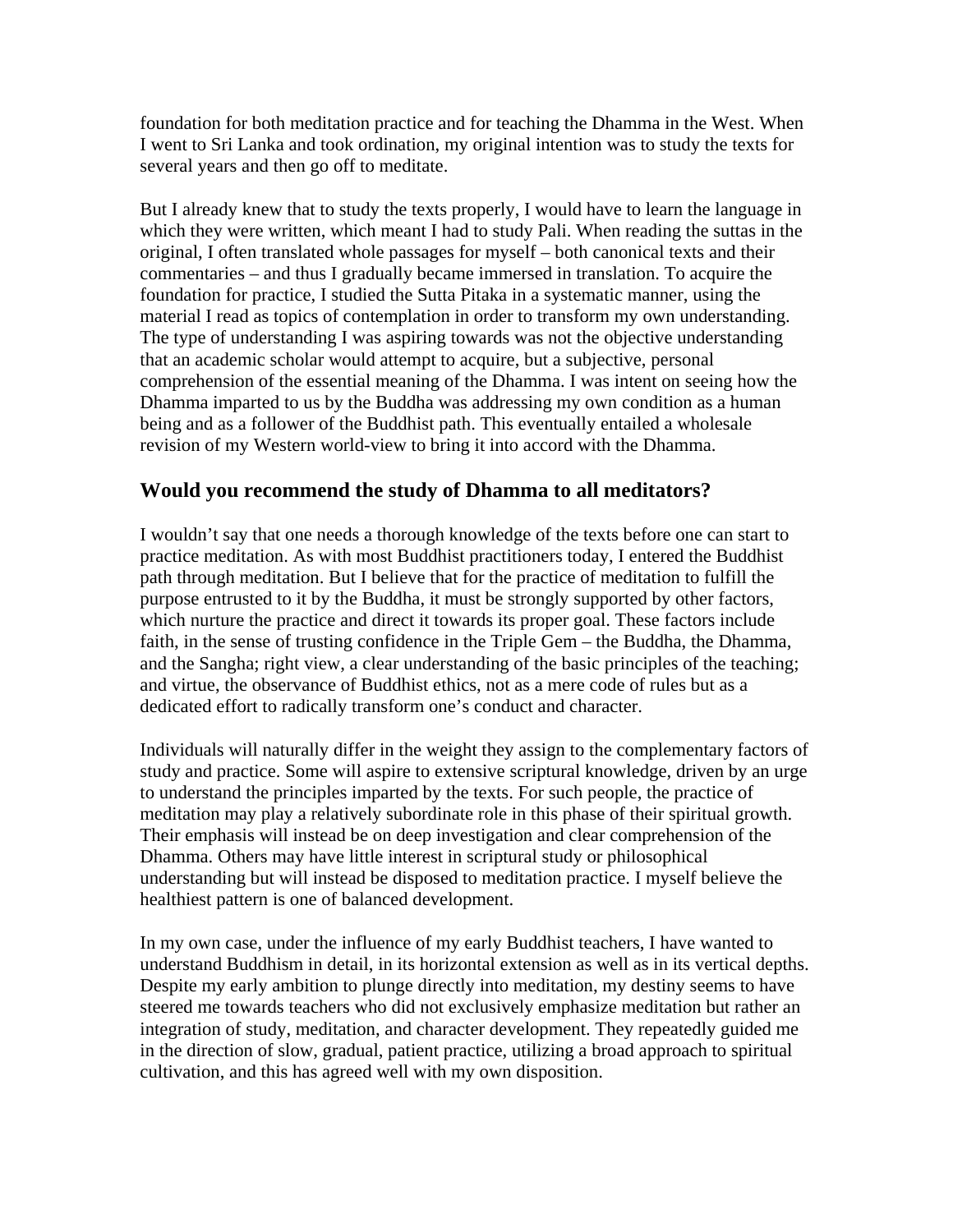# **Buddhism in the West has historically been rather anti-intellectual, and it seems only recently that meditators are turning more to study of the tradition.**

I see the anti-intellectual bias of American Buddhism as a natural reaction to the overemphasis on conceptual study typical of Western education, which promotes learning for its own sake or for vocational ends, without concern for the values by which we live. The rejection of intellectualism also has roots in romanticism and surrealism, two revolts against the presumptions of disengaged rationality. Indeed, the beats and the hippies, who were in some respects the forerunners of the Buddhist movement in America, were essentially heirs to the romantic rejection of disengaged rationality.

The program of study articulated in the classical Buddhist tradition is, however, quite different from that employed by Western academia. Here one uses conceptual understanding as a springboard to direct personal experience. The program begins by listening to "those teachings (dhammas) that are good in the beginning, the middle and the end." After listening, one bears in mind what one has heard, preserving it in memory. (Remember, this comes from a time when written texts were not available, so to "bear something in mind" meant that one must memorize the teachings that are to guide one's practice.) Then one verbally recites the teachings in order to imprint them more firmly upon the mind. Next, one has to examine them intellectually, to discern the meaning being conveyed by the words, to reflect on how the Dhamma applies to one's own experience. But one is not to remain content with conceptually comprehending the meaning—finally, one has to penetrate it thoroughly by view, by insight. This brings direct penetration of the teaching with wisdom, based on the practice of meditation.

# **What sort of training have you had in meditation practice?**

During my early years in Sri Lanka I did very little intensive meditation. This was not my ordination teacher's mode of practice; he integrated regular periods of meditation into his day-to-day life. When I later practiced intensive retreats on my own, I used anapana-sati [mindfulness of breathing] as my sole meditation subject. But after some time, I found my mind became dry and rigid, and I felt the need to soften and enrich it with other types of meditation. Thus, at different times and under different circumstances, I learned the practices that constitute the "four protective meditations": recollection of the Buddha, the meditation on loving kindness, the contemplation of the repugnant nature of the body, and the recollection of death. Throughout my life as a monk I have made extensive use of these four meditation subjects. I have also done occasional extended retreats at hermitages in Sri Lanka and elsewhere. Regretfully, though, because of my poor merits and the debilitating headache condition, I have not reached any attainments worthy of a true practitioner.

# **Aside from the metta practice, these forms of meditation are not very common in this country.**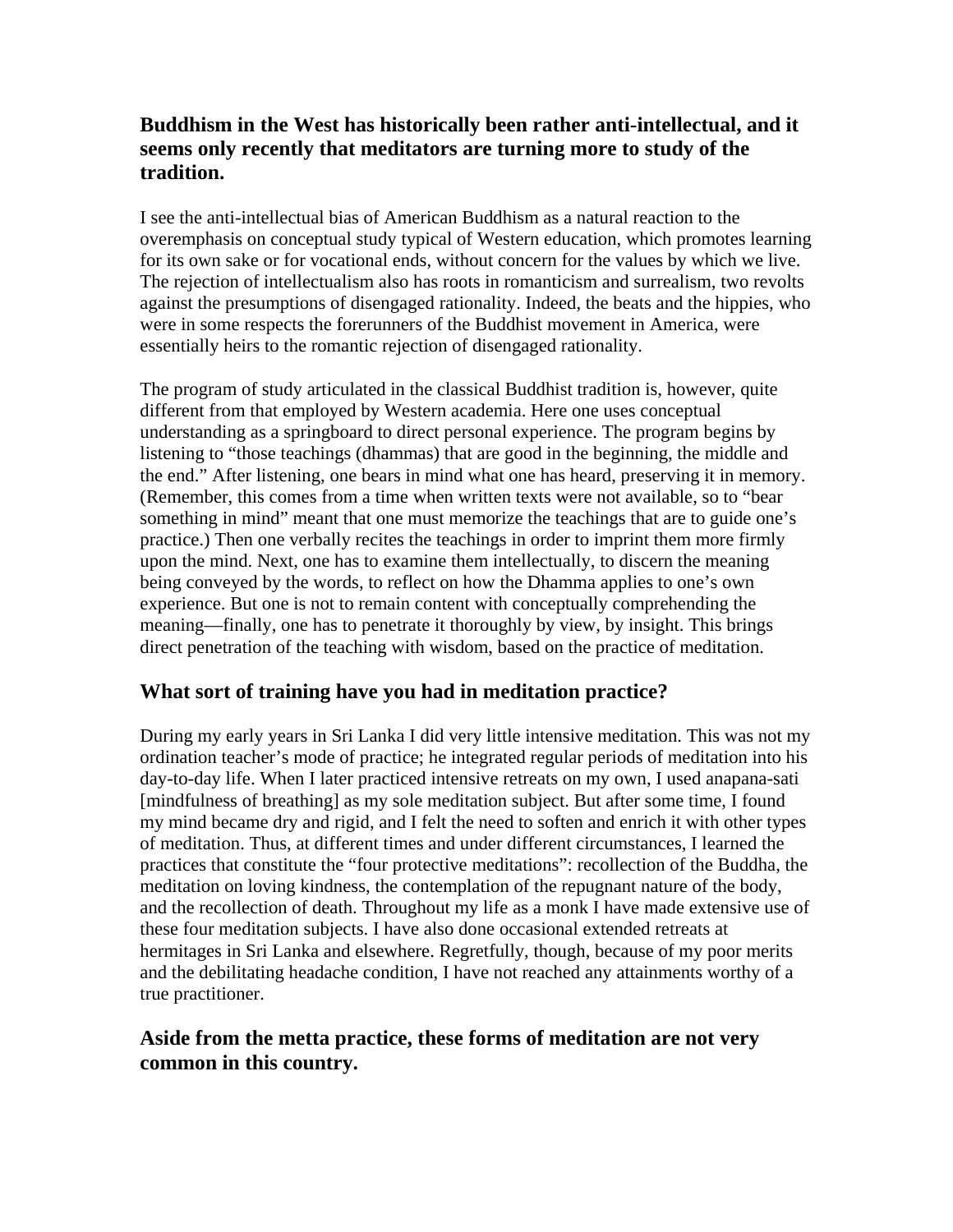What I find perplexing here is the use of vipassana [insight] meditation as a method in its own right, severed from the broader context of the Dhamma. In the way that I was taught and trained, vipassana meditation is the crown jewel of the Dhamma, but like any crown jewel it should be embedded in the appropriate crown. Traditionally this is the framework made up of faith in the Triple Gem, a clear conceptual understanding of the Dhamma, and an aspiration to realize the aim the Buddha holds up as the goal of his teaching. Upon this basis, one undertakes the practice of meditation to attain direct insight into the principles of the teaching. Then proper wisdom—the wisdom that conforms to the Buddha's intention—naturally arises and leads to the realization of the goal.

# **What do you make of the fact that Buddhism is becoming so popular in this country?**

It is not difficult to understand why Buddhism should appeal to Americans at this particular juncture of our history. Theistic religions have lost their hold on the minds of many educated Americans, and this has opened up a deep spiritual vacuum that needs to be filled. For many, materialistic values are profoundly unsatisfying, and Buddhism offers a spiritual teaching that fits the bill. It is rational, experiential, practical, and personally verifiable; it brings concrete benefits that can be realized in one's own life; it propounds lofty ethics and an intellectually cogent philosophy. Also, less auspiciously, it has an exotic air that attracts those fascinated by the mystical and esoteric.

The big question we face is whether and to what extent Buddhism should be refashioned to conform to the particular exigencies imposed by American culture. Throughout history Buddhism has generally adjusted its forms to enable it to adapt to the indigenous cultures and thought-worlds in which it has taken root. Yet beneath these modifications, which allowed it to thrive in different cultural contexts, it has usually remained faithful to its essential insights. This may be the biggest challenge facing Buddhism in America, where the intellectual milieu is so different from anything Buddhism has ever previously encountered that in our haste to effect the necessary adaptations we may be unwittingly diluting or even expurgating principles fundamental to the Dhamma. I believe we need to be very cautious if we are to find a successful middle way between too rigid adherence to traditional Asiatic forms and excessive accommodation to contemporary Western—and specifically American—intellectual, social, and cultural pressures.

It might be counterproductive to attempt to import into America a version of Theravada Buddhism that retains all the customs and mores of Southeast Asia. But I believe it is essential to preserve those principles that lie at the very heart of the Dhamma, and to clearly articulate the proper purpose for which the practice of the Dhamma is undertaken. If we tamper with these, we risk losing the essence along with the extrinsic accretions. In our current situation, I think the main danger is not inflexible adherence to established Buddhist forms, but excessive accommodation to the pressures of the American mind-set. In many of the Buddhist publications I have seen, I have detected signs of a widespread program, regarded almost as obligatory, to extract Buddhist practices from their grounding in Buddhist faith and doctrine and transplant them into a basically secular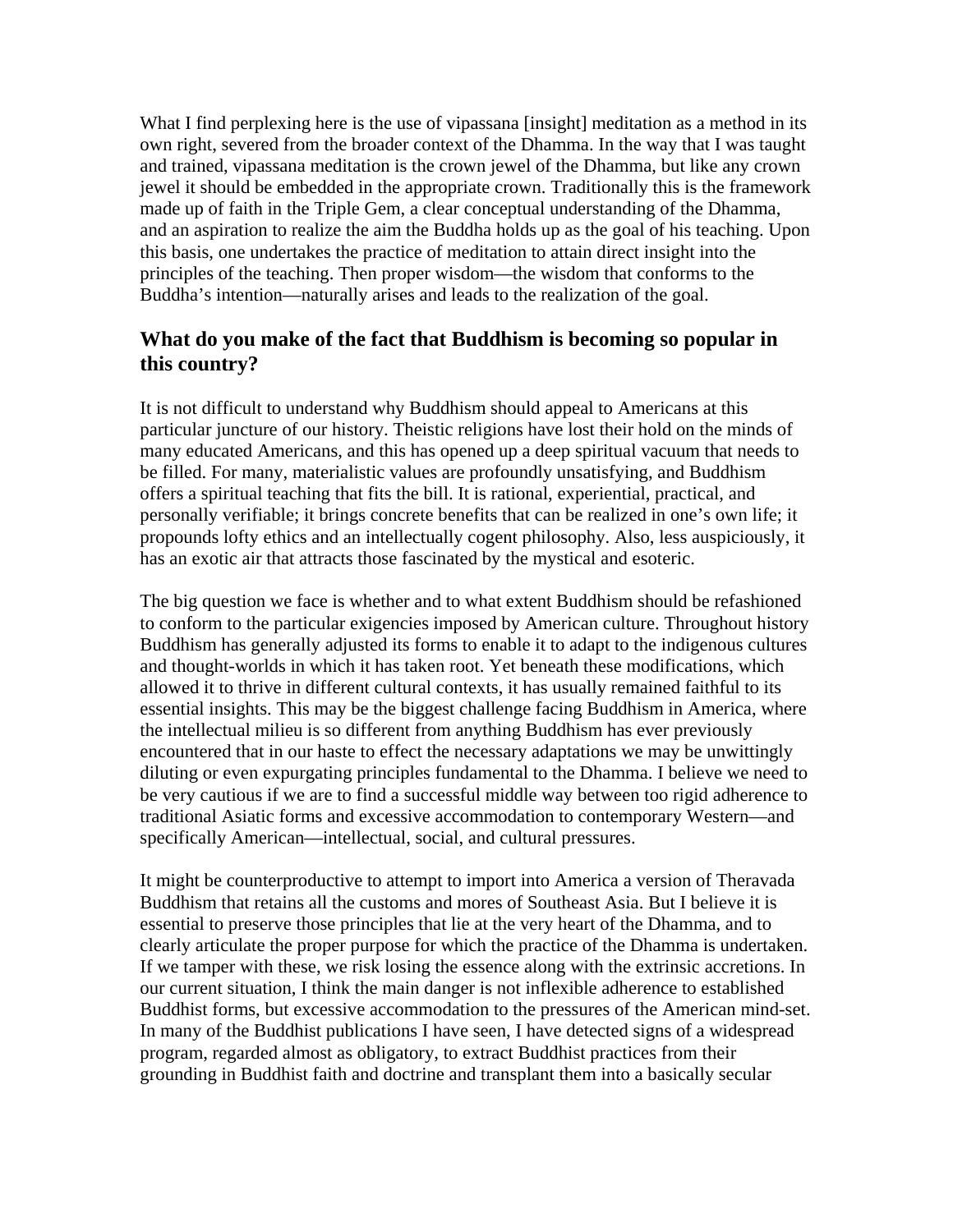agenda whose parameters are defined by Western humanism, particularly humanistic and transpersonal psychology.

#### **Can you point to ways this might be happening?**

I think we see examples of this in the use of vipassana meditation as an adjunct or companion to Western psychotherapy. Actually, I'm not overly worried about psychologists using Buddhist techniques to promote psychological healing. If Buddhist meditation can help people feel more comfortable about themselves, or to live with greater awareness and equanimity, this is good. If psychotherapists can use Buddhist meditation as a tool of inner healing, I would say more power to them. After all, "the Tathagata does not have the closed fist of a teacher," and we should let others take from the Dhamma what they can effectively use for beneficial ends.

What I am concerned about is the trend, common among present-day Buddhist teachers, of recasting the core principles of the Buddha's teachings into largely psychological terms and then saying, "This is Dhamma." When this is done we may never get to see that the real purpose of the teaching, in its own framework, is not to induce "healing" or "wholeness" or "self-acceptance," but to propel the mind in the direction of deliverance – and to do so by attenuating, and finally extricating, all those mental factors responsible for our bondage and suffering. We should remember that the Buddha did not teach the Dhamma as an "art of living" – though it includes that – but above all as a path to deliverance, a path to final liberation and enlightenment. And what the Buddha means by enlightenment is not a celebration of the limitations of the human condition, not a passive submission to our frailties, but an overcoming of those limitations by making a radical, revolutionary breakthrough to an altogether different dimension of being.

This is what I find most gripping about the Dhamma: its culmination in a transcendent dimension in which we overcome all the flaws and vulnerabilities of the human condition, including our bondage to death itself. The aim of the Buddhist path is not living and dying with mindfulness (though these are, of course, worthy achievements), but transcending life and death entirely to arrive at the Deathless, at the Immeasurable, at Nirvana. This is the goal the Buddha sought for himself during his own quest for enlightenment, and it is this attainment that his enlightenment made available to the world. This is the end at which the proper practice of Dhamma points, the end for which the practice is undertaken in its original framework.

This end, however, is lost to view when insight meditation is taught as just a way to live mindfully, to wash dishes and change baby's diapers with awareness and tranquility. When the transcendent dimension of the Dhamma, its very raison d'etre, is expunged, what we are left with is, in my view, an eviscerated, enfeebled version of the teaching that can no longer function as a vehicle to deliverance. Though correctly practiced, the Dhamma does bring abundant happiness within the world, ultimately the teaching is not about living happily in the world but about reaching "the end of the world"—an end that is to be found not in the far regions of outer space but within this fathom-long body with its senses and consciousness.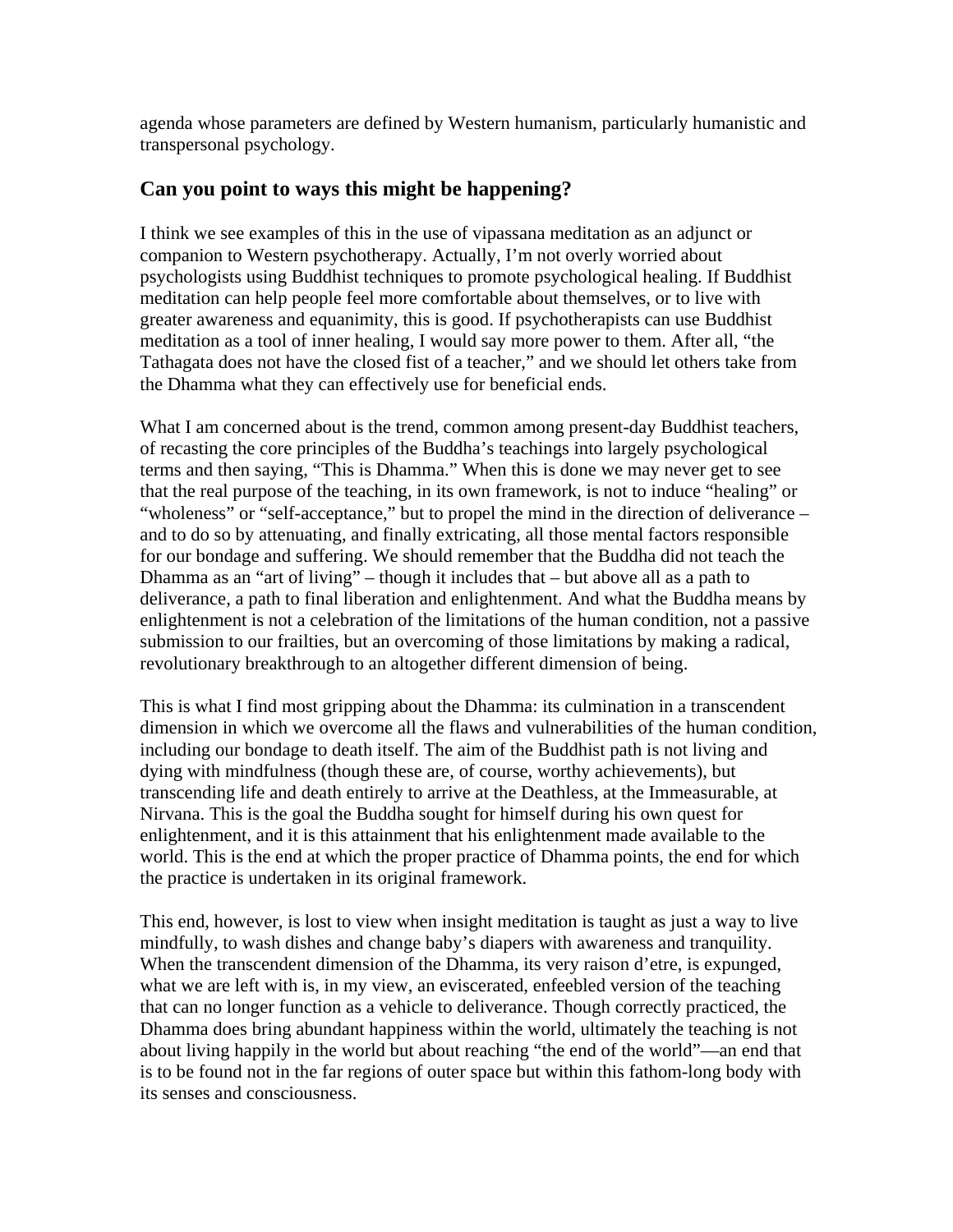#### **So you do not think Dhamma is being taught as a path of deliverance?**

The impression I get from what I've read in contemporary American Buddhist publications is that this aspect of Buddhist practice is receiving little emphasis. I hear of students being taught to accept themselves; to live in the present from moment to moment without attachment and clinging; to enjoy, honor and celebrate their vulnerability. Again, I don't want to underestimate the importance of approaching the practice with a healthy psychological attitude. For a person troubled by self-condemnation, who is always dejected and miserable, the practice of intensive meditation is more likely to be harmful than beneficial. The same might be said of a person who lacks a strong center of psychological integration or of one who tries to deny his weaknesses and vulnerabilities by presenting a façade of strength and self-confidence.

But I have to emphasize that the training that accords with the Buddha's own clear intentions presupposes that we are prepared to adopt a critical stance towards the ordinary functioning of our mind. This involves seeing our vulnerabilities, i.e., our mental defilements, not as something to be celebrated but as a liability, as a symptom of our "fallen" condition. It also presupposes that we are determined to transform ourselves, both in the immediate moment-to-moment functioning of our minds and in their more stable and persistent extension over time.

To take up the Buddha's training is thus to draw a distinction, even a sharp distinction, between our characters (proclivities, dispositions, habits, etc.) as they are now, and the ideals to which we should aspire and seek to embody by our practice of the Buddhist path. The mental dispositions we must acknowledge and seek to rectify are our kilesas, the defilements or afflictions: the three root-defilements of greed, aversion and delusion, and their many offshoots such as anger, obstinacy, arrogance, vanity, jealousy, selfishness, hypocrisy, etc.

So the great affirmation to which the Buddhist path points us is not the wonders of our "ordinary mind," but of the mind that has been illuminated by true wisdom, the mind that has been purified of all taints and corruptions, the mind that has been liberated from all bonds and fetters and has become suffused with a universal love and compassion that spring from the depth and clarity of understanding. The practice of the Buddhist path is the systematic way to close the gap between our ordinary unenlightened mind and the enlightened, liberated state towards which we aspire, a state which rises to and merges with the Deathless.

To reach this transcendent goal requires training, a precise, detailed and systematic process of training, and fundamental to this whole course of training is the endeavor to master and control one's own mind. One begins with the development of such fundamental qualities as faith, devotion, moral virtue and generosity, proceeds through the development of concentration, and then arrives at direct insight and true wisdom.

## **You mention faith as a starting point. What do you mean by faith?**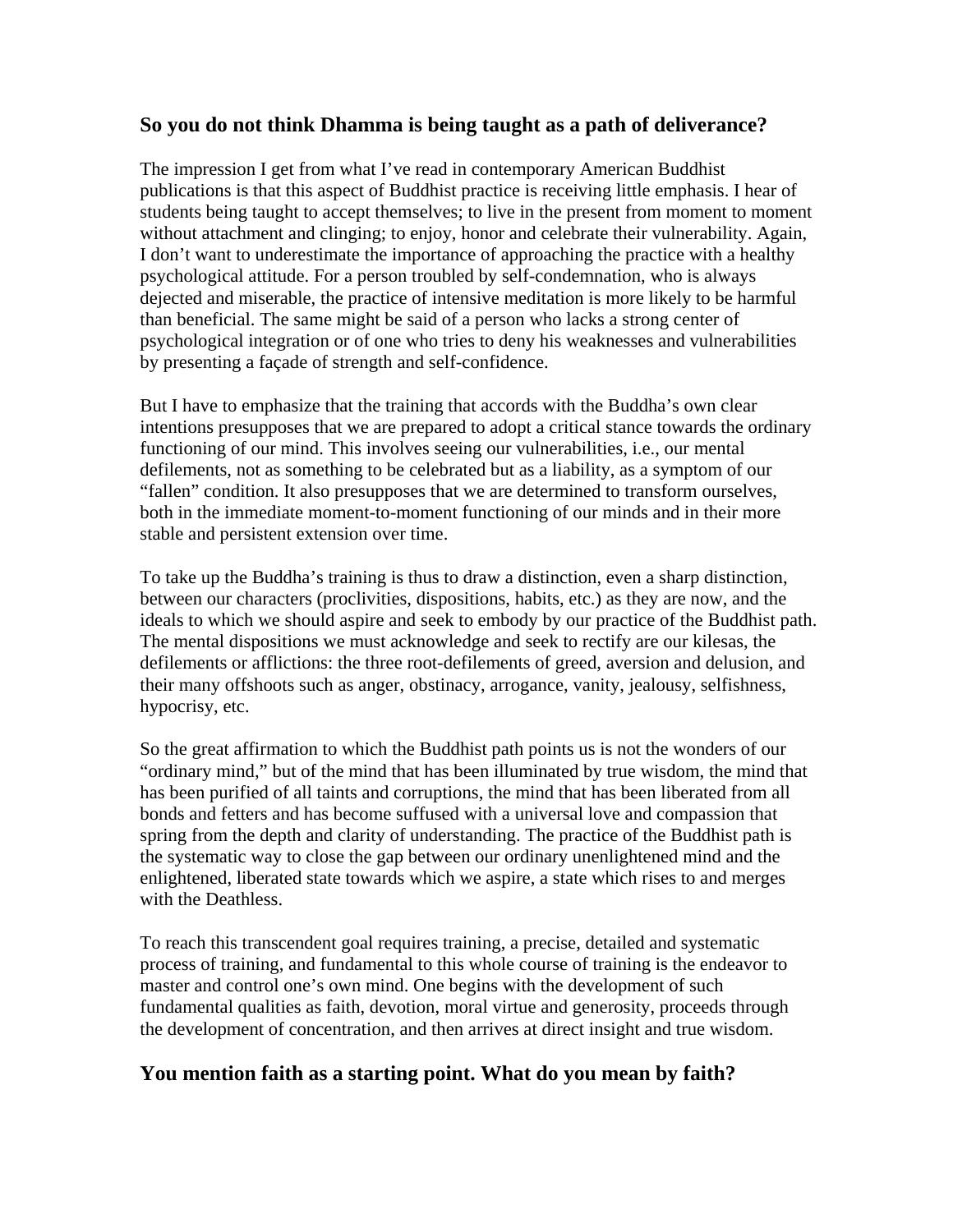Faith is an aspect of Buddhism that until recently has been neglected in the West in favor of bare meditation practice. This, I think, misses something important. One's practice should be grounded in faith or saddha—a word I am using in the traditional sense as faith in the Triple Gem: the Buddha, Dhamma and Sangha. In some recent publications, I have noticed greater emphasis being placed on faith and devotion, but these terms seem to be used in a quite different way than I understand them. I've seen faith regarded as a quality that can attach itself to virtually any object, praiseworthy as long as it expresses the heart's deepest longings.

I know this is not a popular position these days, but as a Buddhist myself—a religious Buddhist—I believe that the true Dhamma of the Buddha can only be practiced as Dhamma when it is rooted in faith in the Buddha as the unique, fully enlightened teacher, and in the Dhamma as a unique teaching that discloses perspectives on reality not accessible through any other teaching. I am afraid that if faith becomes a "free floating" variable, it is just as likely to lead into futile bypaths as it is to spur one to the complete termination of suffering.

I don't think this position makes me dogmatic or intolerant. I am, I hope, perfectly tolerant of other points of view. But when I am asked to give advice on how to practice the Buddha Dhamma correctly, I would underscore the proper and exclusive object of faith as the supreme enlightenment of the Buddha and the teaching that flows from this supreme enlightenment. One's practice should also be grounded in right view, which involves other ideas that are also being disparaged in Western Buddhism: for example, the fact of rebirth; the acceptance of kamma or volitional action as the force that determines our modes of rebirth; the understanding of dependent origination as describing the causal structure of the round of rebirths.

# **It seems difficult for many modern practitioners to go beyond their immediate empirical experience to some of the doctrinal aspects stressed by the tradition.**

Again, I think faith has an important role to play here. It allows us to place trust in precisely those disclosures of the Buddha that run contrary to our conventional understanding of the world, that conflict with our ordinary ways of engaging with the world. Remember that the Buddha's teaching "goes against the current" (patisotagami) of one's habitual assumptions and attitudes. After all, most of our habits revolve around the desire to enjoy pleasure, to avoid pain, and to preserve the illusion that the universe centers around our individual self. When one's personal experience of suffering becomes vivid enough, it will induce one to become repelled by these habits and to place trust in the Buddha's disclosures on reality as our guidelines to liberation.

Of course, at the outset of one's involvement with the Dhamma one need not take on board the full baggage of higher Buddhist doctrine. The Buddha himself often adjusted his teaching to the capacity and temperament of the people he was addressing. When teaching people not yet ready for the doctrine that leads to final deliverance, he taught the benefits of generosity, of observing the five precepts, and of treating others with kindness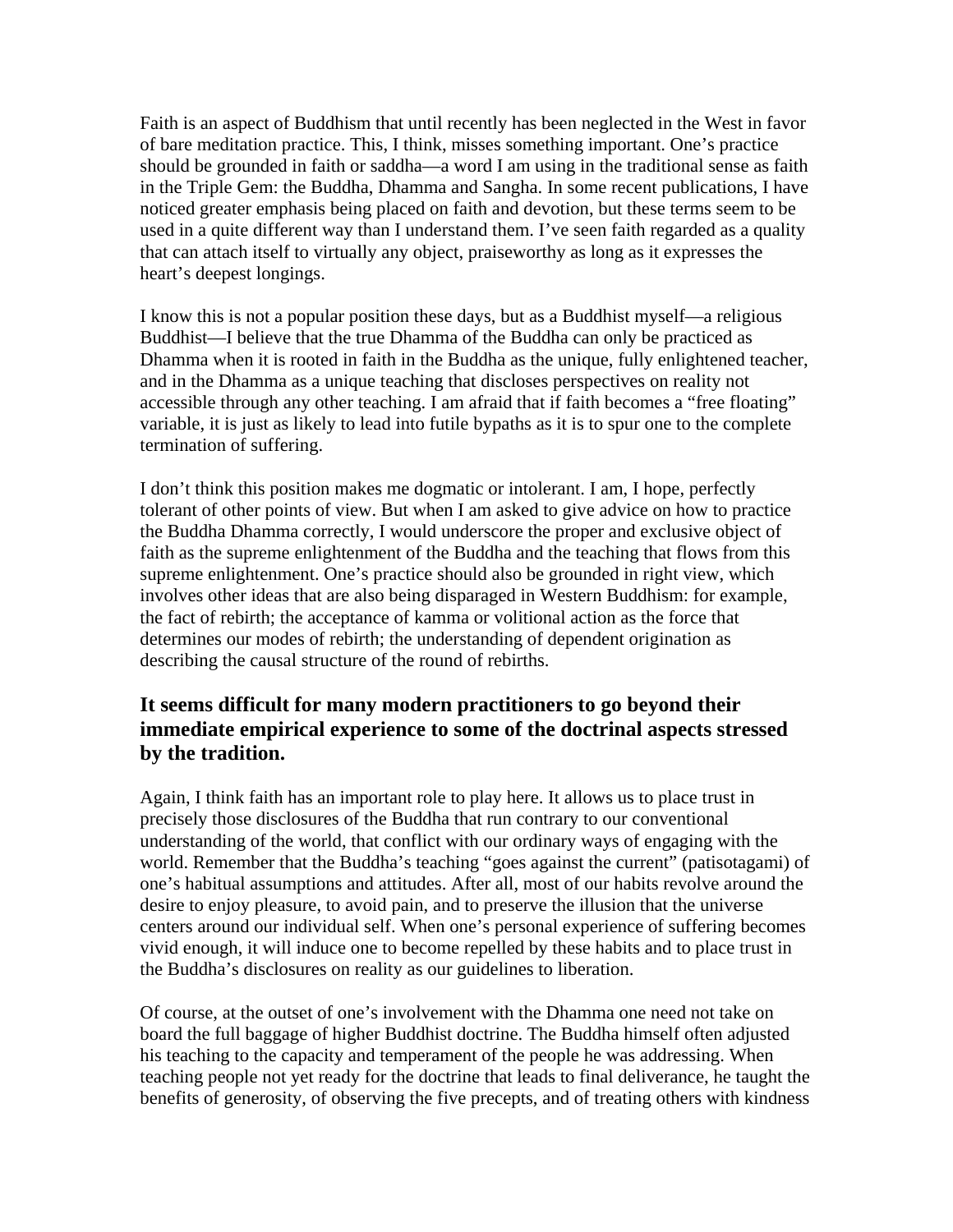and respect. But whenever he saw people in the audience mature enough to receive the higher teaching, then, as the texts put it, he would "disclose that doctrine special to the enlightened ones: suffering, its origin, its cessation, and the path." Each person lives and learns according to their capacity, and the teachings can embrace this diversity as well in the West as they have in Asia. But what is essential, along with the diversity, is fidelity to the core insights and values imparted to us by the Buddha from the heights of his supreme perfect enlightenment.

#### **What do you see as the prospects for lay Buddhists here in the West?**

I think in the West today there are significant opportunities for lay people to become engaged with the Dhamma at higher levels than in traditional Asian Buddhist societies. In Asian countries, laypeople consider their primary role to be supporters of the monkhood, to provide food and other material requisites to the monks. They express their commitment to the Dhamma through devotional activities, but with few exceptions feel almost no incentive to plunge into the deep waters of the Dhamma. Now in the West, because of higher standards of education and greater leisure, laypeople have the precious opportunity to become deeply involved with the study and the practice of the Dhamma.

How can a person practice both as a layperson and as someone sincerely treading the path to liberation?

I recommend the five qualities of the "superior person" often extolled by the Buddha: faith, virtue, generosity, learning and wisdom. We have already discussed faith. Virtue has a much wider scope than the mere adherence to rules and precepts during the period of a meditation course. Beyond this lies the deliberate cultivation of the positive qualities of character that underlie the basic restraints of the five precepts. These positive qualities include the cultivation of loving kindness and compassion; the development of honesty and contentment; restraint over one's sensual desires and fidelity to one's partner; a strong commitment to truthfulness in all one's communications; and a sober, clear, balanced mind.

At this level the practice of Dhamma in daily life does become an art of living, not in a sense that supplants the traditional idea of a path to deliverance, but as a series of guideposts for a person living in the world. Here Dhamma becomes a comprehensive map for navigating one's way through the many difficult challenges we encounter in everyday life. It's not a body of rigid regulations, but a set of values that enable us to relate to others in wholesome and beneficial ways.

The third quality, generosity, is understood in Buddhist countries to mean making offerings to the Sangha, but I think we might give generosity a broader application by including in it the active expression of compassion for those less fortunate than oneself. One might, for instance, decide to allocate a percentage of one's regular income to charitable organizations and projects.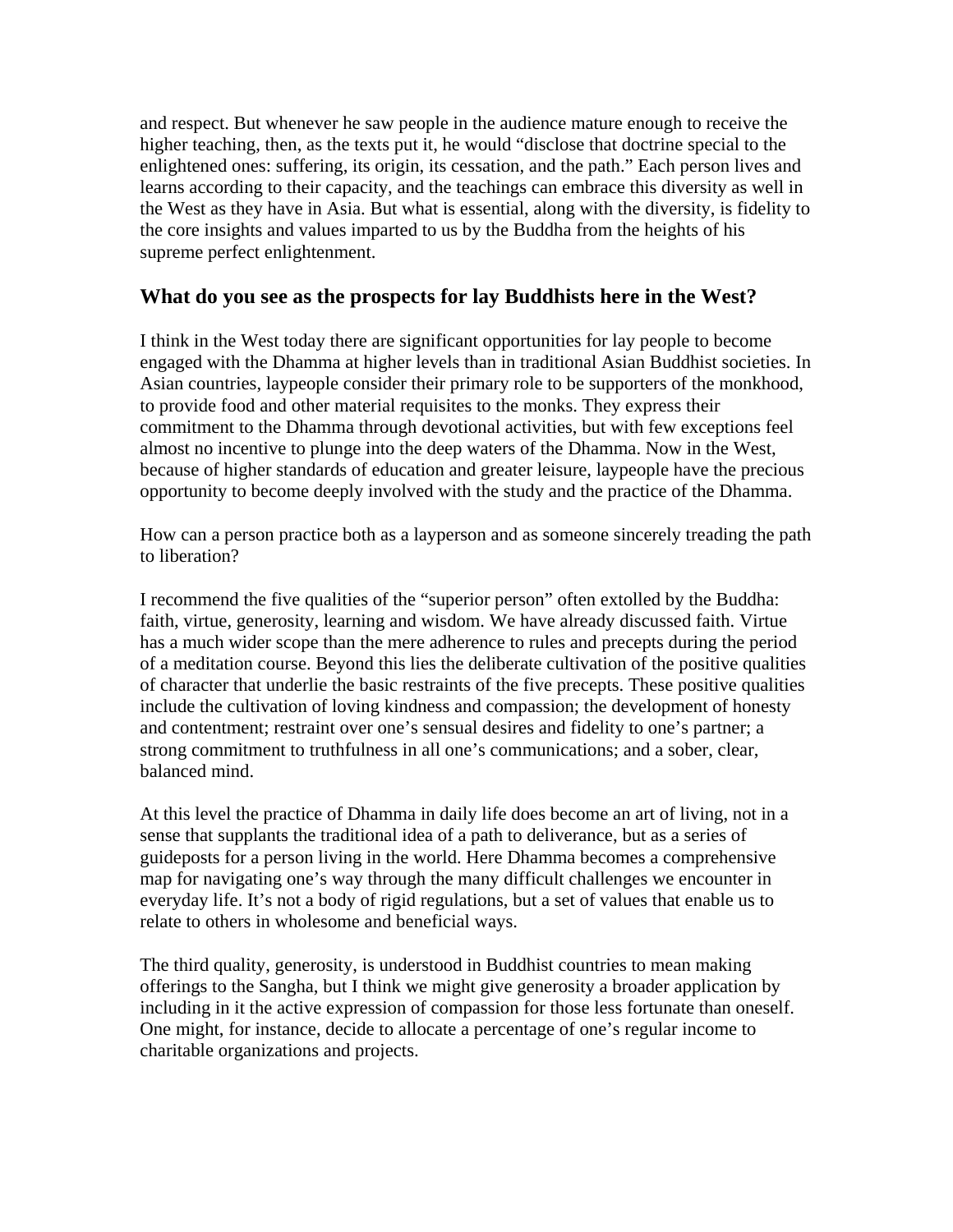The fourth quality of the earnest layperson is learning or study. This entails an effort to acquire – and I'll use that expression again – a clear conceptual understanding of the Dhamma, at least of its basic framework. Even if one isn't ready to study the texts in detail, one should remember that the Buddhist understanding of existence underlies the practice of meditation, and thus that systematic study can contribute to the fulfillment of one's practice.

The fifth quality of the lay follower is wisdom, which begins with intellectual understanding and culminates in experiential insight gained through meditation.

#### **If all this can be done as a layperson, why ordain as a monk or nun?**

While there is much that a diligent layperson can accomplish within the domain of household life, those fully inspired by the Dhamma will naturally feel a pull towards the life of renunciation. When one's faith is deep enough, when one feels that nothing less than complete surrender to the Dhamma will do, the lure of the saffron robe becomes irresistible. As a monk or nun, one gains advantages that a layperson, even an exemplary one, does not enjoy: one's every moment is dedicated to the teaching; one's whole life, in its innermost recesses, is governed by the training; one has the leisure and opportunity for intensive study and practice; one can devote oneself fully to the service of the Dhamma.

Within lay life there are still many tasks and duties that keep one from engaging fully in the practice. Though laypeople today can readily undertake long-term meditation retreats, there are tangible differences between the practice of a layperson, even a dedicated one, and an earnest monk whose renunciation is grounded upon right view. I don't want to sound elitist (okay, I'll admit it, I am one!), but one danger that emerges when laypeople teach meditation and the higher Dhamma is a penchant to soften, even squelch, those aspects of the teaching that demand nothing less than the ultimate cutting off of all attachments. Instead they will be prone to offer a compromised version of the Dhamma, one that subtly affirms rather than undermines our instinctual attachment to mundane life.

I am aware that the monastic life is not for the many, and I would hardly like to see a replication in the U.S. of the Asian Buddhist social model, with its large number of routinized monastics passing time idly in the temples. But I also think monastics have indispensable roles to fulfill. After all, they do represent the Third Jewel of Buddhism, without which any transmission of Dhamma is bound to be incomplete. They wear the robe of the Buddha and conform to the discipline prescribed in the Vinaya, the monastic code. They represent, at least symbolically, the ideal of complete renunciation—though individual monks and nuns may still be very far from such an ideal. They can be regarded almost as a reflection, albeit a pale one, of the Deathless Element in this world, "Nirvana in the midst of Samsara." In spite of the many shortcomings of individual monks (myself included), the monastic life still makes possible full commitment to the training, and thereby points others in the direction of renunciation and ultimate liberation. And finally, the monastic Sangha is "the field of merit for the world," which enables devout laypeople to acquire the merit that supports their own quest for Nirvana.